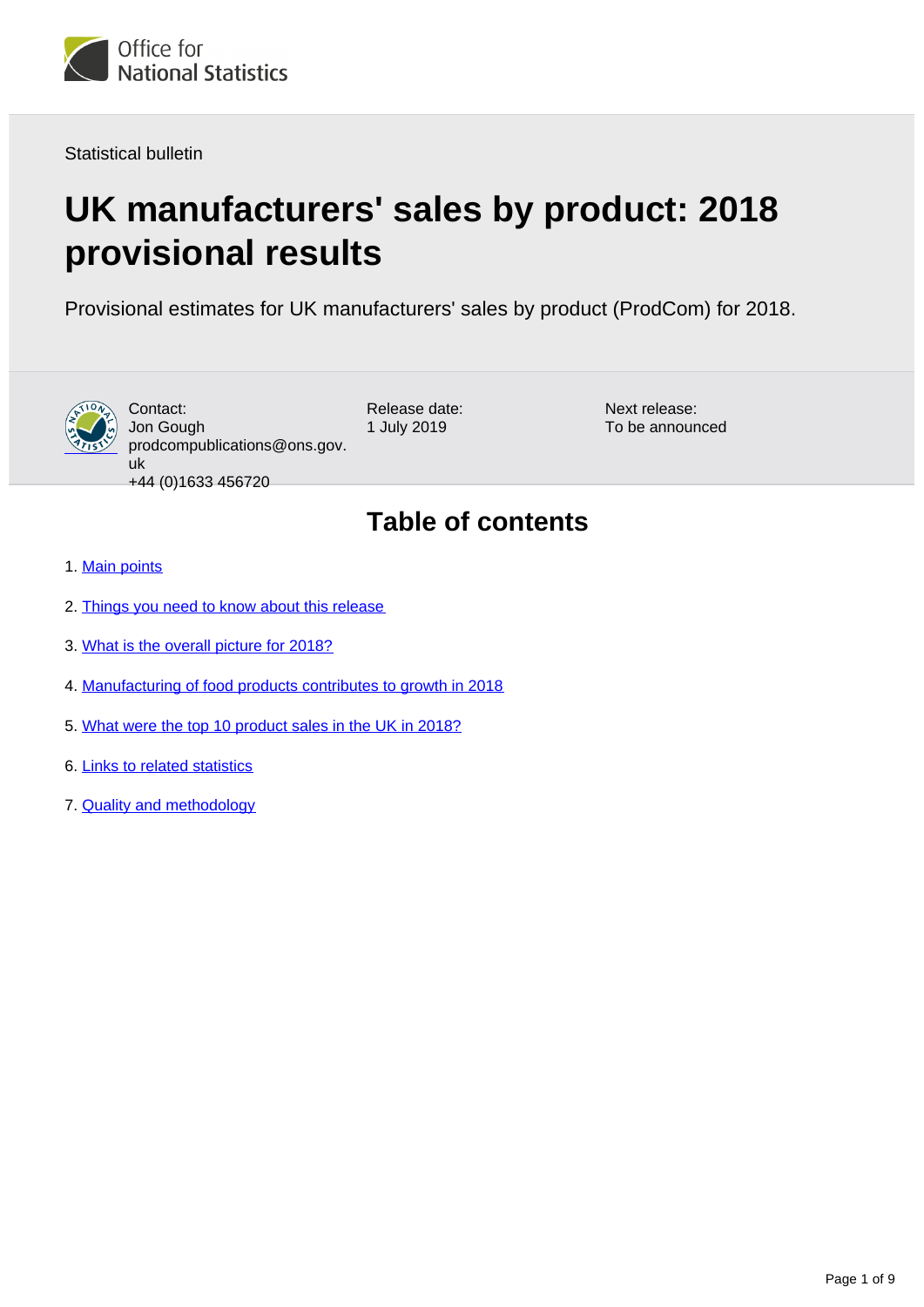## <span id="page-1-0"></span>**1 . Main points**

- The value of UK manufacturers' product sales was £390.1 billion in 2018, a 2.5% increase on the 2017 total of £380.7 billion.
- The largest value increase in sales came from the manufacture of food products, up £1.9 billion (2.6%) to £71.8 billion in 2018: growth was seen across most industries within this division.
- Manufacturing of machinery and equipment not elsewhere classified also experienced a large value increase in sales between 2017 and 2018, up £1.8 billion (6.8%) to £27.9 billion.
- Manufacture of motor vehicles, trailers and semi-trailers experienced its first decline in sales since 2009: sales declined by £0.8 billion, a drop of 1.3%.
- The largest value decrease in sales at the product was diesel vehicles more than 1,500 cubic centimetres (cc) to equal to or less than 2,500 (cc), which decreased by £3.3 billion (34.0%) to £6.4 billion in 2018.

### <span id="page-1-1"></span>**2 . Things you need to know about this release**

### **Survey background**

The UK manufacturers' sales by product (ProdCom) presents annual statistics on the value and volume of products manufactured in the UK. The ProdCom statistics concern all manufactured products included in the [EU](https://ec.europa.eu/eurostat/statistics-explained/index.php/Glossary:PRODCOM_list)  [ProdCom list.](https://ec.europa.eu/eurostat/statistics-explained/index.php/Glossary:PRODCOM_list) ProdCom differs from [UK retail sales](https://www.ons.gov.uk/businessindustryandtrade/retailindustry/bulletins/retailsales/previousReleases); the latter refers to the sales of goods by retail businesses, or consumer purchases.

The survey covers UK businesses active in the mining, quarrying and manufacturing sectors (Standard Industrial [Classification 2007:](https://www.ons.gov.uk/methodology/classificationsandstandards/ukstandardindustrialclassificationofeconomicactivities/uksic2007) SIC 2007 Sections B and C, Divisions 8 and 10 to 33) and does not cover recycling or energy products.

### **Methodological features**

When comparing value changes over time, it is important to note that all estimates of the value of product sales are presented at current prices, meaning that they have not been adjusted for inflation. In this release, volume estimates are collected directly from businesses and are provided in units relating to that product, for example, tonnes or kilograms.

Links to other manufacturing data sources are available in Section 6. However, due to differences between sources (for example, coverages, methods or sampling) ProdCom estimates may not always match figures given in other manufacturing data sources.

The ProdCom survey methodology is outlined in the [Quality and Methodology Information report and in the](https://www.ons.gov.uk/methodology/classificationsandstandards/ukstandardindustrialclassificationofeconomicactivities/uksic2007)  [ProdCom technical report \(PDF, 1.65MB\).](https://www.ons.gov.uk/methodology/classificationsandstandards/ukstandardindustrialclassificationofeconomicactivities/uksic2007) Standard errors are available for most products, to inform users of the precision of the estimates. The 2018 provisional estimates are based on a response rate of 77%. Further quality and methodology information is provided in Section 7.

It is sometimes necessary to suppress figures for certain products to avoid disclosing information about an individual business. The ProdCom technical report describes the methods used to safeguard the information provided in confidence to us. Our commentary must also avoid disclosing information about individual businesses.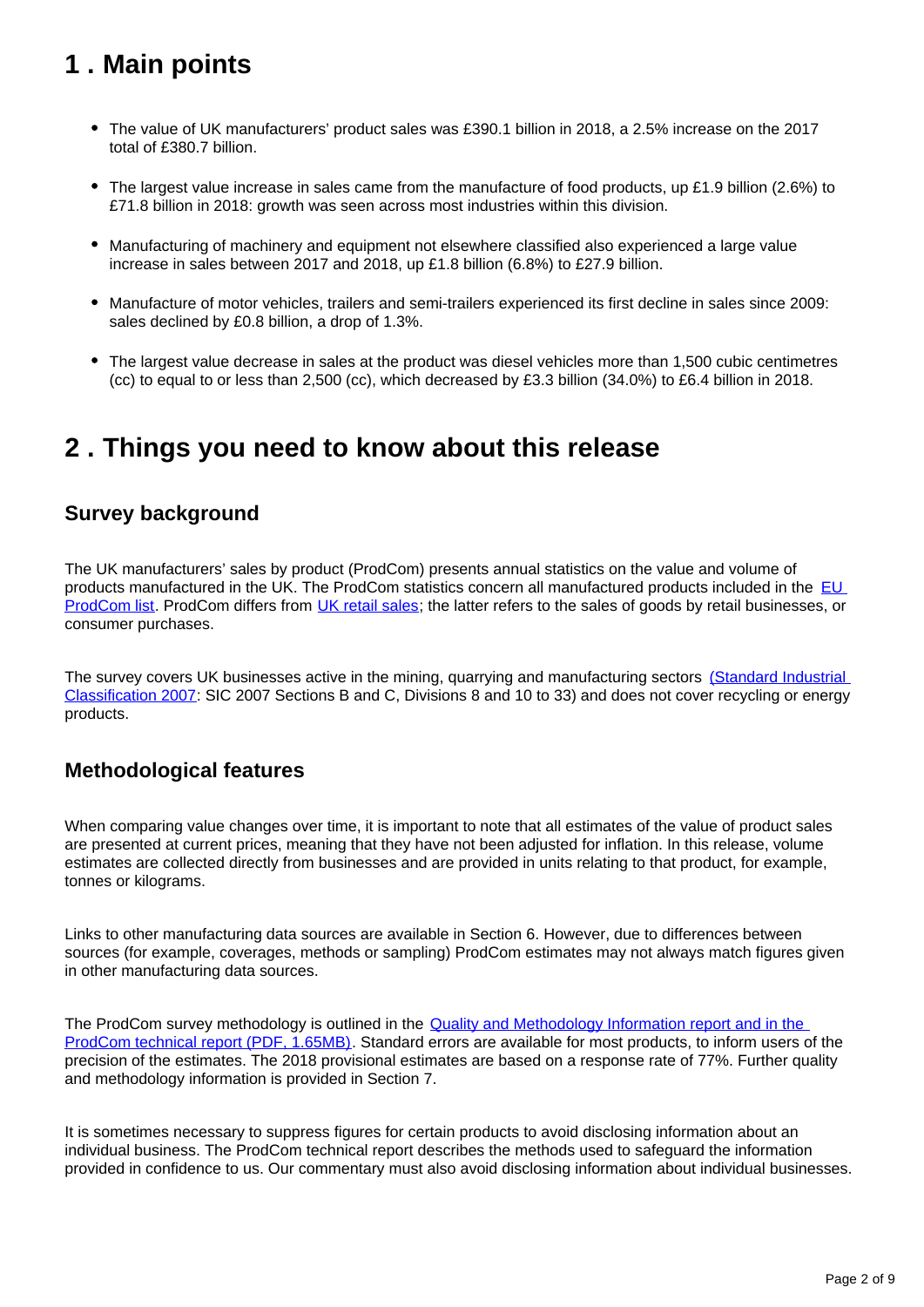ProdCom estimates are designated as [National Statistics](https://www.statisticsauthority.gov.uk/about-the-authority/uk-statistical-system/types-of-official-statistics/), which means that the data are produced in compliance with the [Code of Practice for Statistics.](https://www.statisticsauthority.gov.uk/code-of-practice/)

### **Division detail**

ProdCom has collected data from Division 8 (other mining and quarrying) since 2015, following the cancellation of the Annual Minerals Raised Inquiry (AMRI). These data are included in this bulletin; further information about the background and quality assurance is provided in Improvements in the estimation of product data for other mining [and quarrying,](https://www.ons.gov.uk/businessindustryandtrade/manufacturingandproductionindustry/articles/improvementsintheestimationofproductdataforotherminingandquarrying/2018-06-26) as detailed in Section 4.

For Division 19 (coke and refined petroleum products), only one product (pitch and pitch coke, obtained from coal tar or from other mineral tars) is included. This product is located in one industry (19100: the manufacture of coke oven products) and there have been no businesses specifically classified to this industry in the ProdCom publication since 2015.

For Division 24 (the manufacture of basic metals), estimates for the manufacture of basic iron and steel, and of ferro-alloys are not included in the overall UK ProdCom sales figures or in the divisional total, as these relate to an administrative source that is disclosive. Due to disclosure issues, we have combined Divisions 11 and 12 (beverages and tobacco) to allow for estimates at this level of aggregation to be made available.

### **What's changed in this release?**

Product codes are updated most years to ensure that ProdCom product codes are aligned with the EU [classification of products by industry \(CPA\)](https://ec.europa.eu/eurostat/statistics-explained/index.php/Glossary:Statistical_classification_of_products_by_activity_(CPA)) and in response to feedback from member states and users.

## <span id="page-2-0"></span>**3 . What is the overall picture for 2018?**

Manufacturers' sales have increased by £9.4 billion to a total of £390.1 billion in 2018, up 2.5% from the 2017 revised estimates of £380.7 billion (Figure 1). The level in 2016 was £365.7 billion.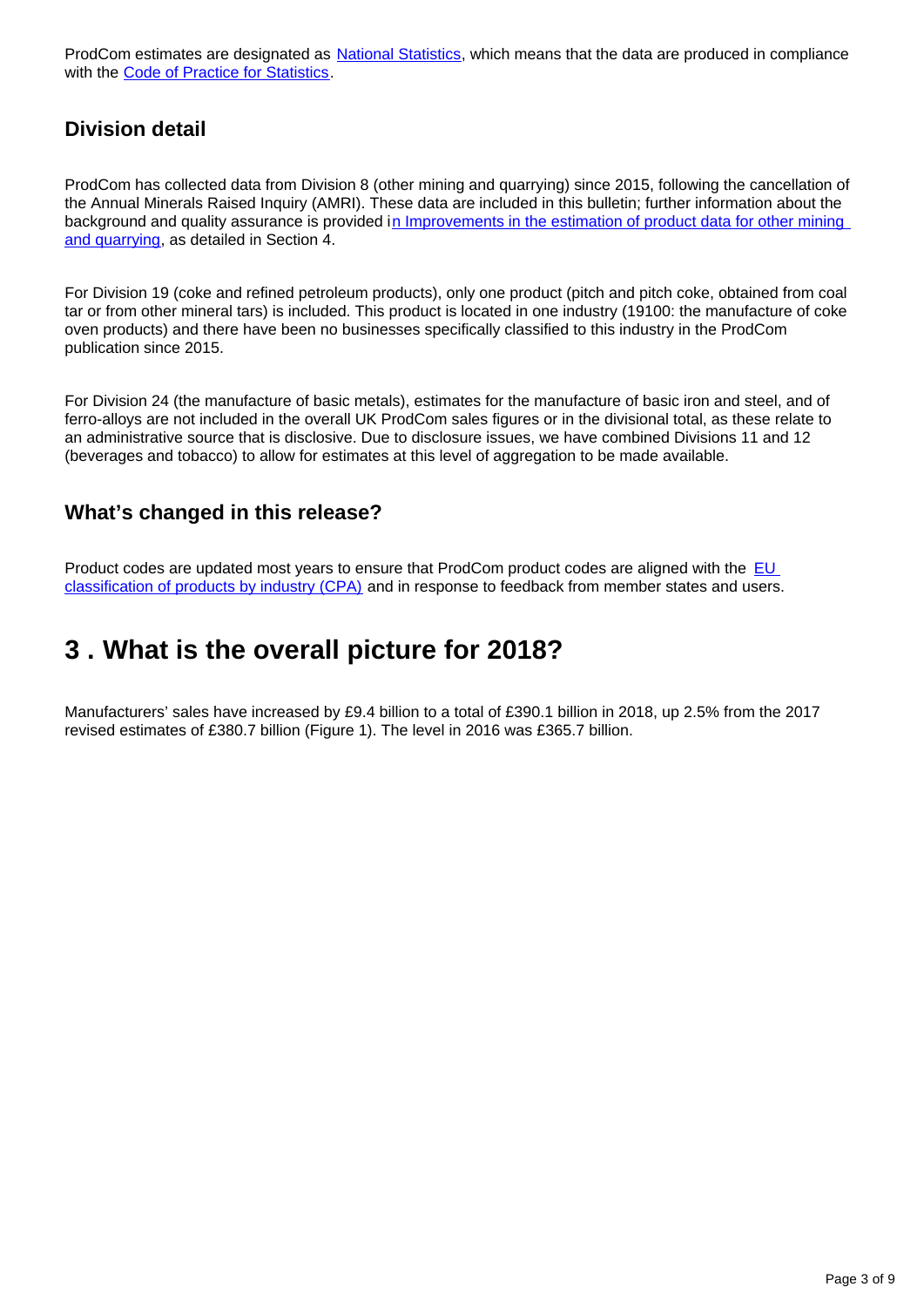#### **Figure 1: Total value of UK manufacturers' product sales, 2008 to 2018**

Figure 1: Total value of UK manufacturers' product sales, 2008 to 2018



#### **Source: Office for National Statistics - ProdCom Survey**

Manufacturers' product sales have showed a year-on-year increase for the period of 2008 to 2018, with the exception of 2015 when there was a decline of £4.4 billion.

In 2018, sales have shown an increase across almost all divisions within the manufacturing sector. This growth has been driven by the manufacture of food products as well as machinery and equipment (not elsewhere classified), and the repair and installation of machinery and equipment (Table 1).

The manufacture of food products remains the largest division within the UK manufacturing sector, contributing £71.8 billion (18.4%) of total UK manufacture in 2018; a £1.9 billion increase (2.6%) on 2017.

The growth in sales is consistent with the increase in turnover published as part of the Office for National **[Statistics Monthly Business Survey \(MBS\).](https://www.ons.gov.uk/economy/economicoutputandproductivity/output/bulletins/indexofproduction/previousReleases)** 

The majority of the decline in 2018 came from two divisions; the manufacture of other transport equipment saw sales fall by £1.8 billion (6.4%) while a decline in the market for diesel vehicles led to the first drop in sales since 2009 for the manufacture of motor vehicles, trailers and semi-trailers, with declining sales of £0.8 billion (1.3%) (Figure 2).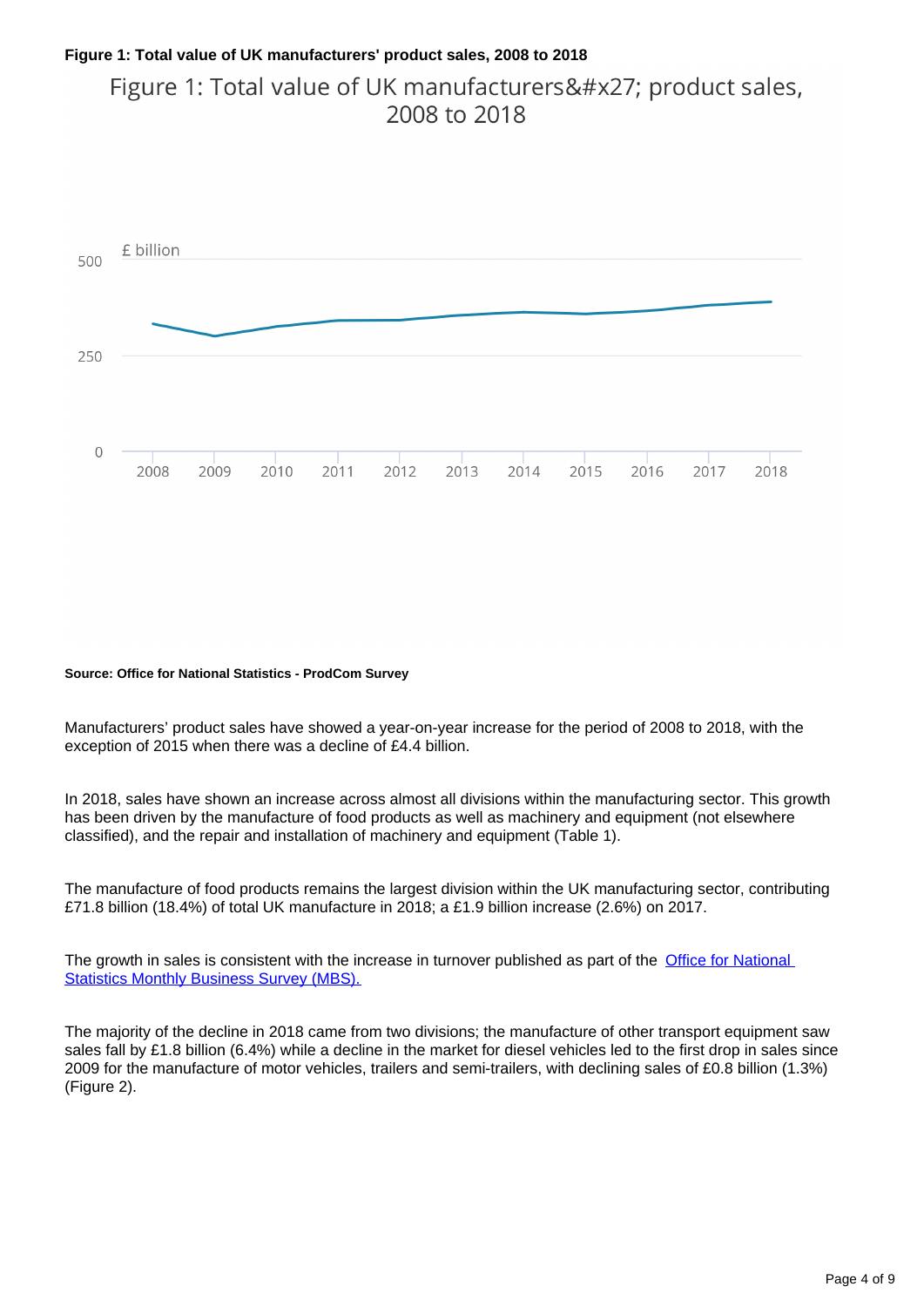#### **£ billion**

| <b>Manufacturing Division</b>                                                                                       |     | 2017 2018       | Value<br>change |
|---------------------------------------------------------------------------------------------------------------------|-----|-----------------|-----------------|
| Food products                                                                                                       |     | 69.9 71.8 1.9   |                 |
| Motor vehicles, trailers and semi-trailers                                                                          |     | 57.5 56.7 -0.8  |                 |
| Fabricated metal products, except machinery and equipment                                                           |     | 26.9 28.3 1.4   |                 |
| Machinery and equipment n.e.c.                                                                                      |     | 26.1 27.9 1.8   |                 |
| Other transport equipment                                                                                           |     | 29.0 27.1 -1.8  |                 |
| Chemicals and chemical products                                                                                     |     | 23.3 24.5 1.3   |                 |
| Manufacture of rubber and plastic products                                                                          |     | 20.0 19.9 -0.2  |                 |
| Repair and installation of machinery and equipment                                                                  |     | 14.3 16.0 1.6   |                 |
| Other non-metallic mineral products                                                                                 |     | 13.8 14.0 0.3   |                 |
| Computer, electronic and optical products                                                                           |     | 13.0 13.9 0.9   |                 |
| Beverages and tobacco products                                                                                      |     | 13.6 13.9 0.2   |                 |
| Basic pharmaceutical products and pharmaceutical preparations                                                       |     | 11.4 12.2 0.8   |                 |
| <b>Electrical equipment</b>                                                                                         |     | 10.4 10.7 0.3   |                 |
| Paper and paper products                                                                                            |     | 10.2 10.0 -0.2  |                 |
| Printing and reproduction of recorded media                                                                         | 7.8 | 8.0 0.3         |                 |
| Furniture                                                                                                           | 6.8 | $7.2 \quad 0.3$ |                 |
| Wood and of products of wood and cork, except furniture; manufacture of articles of straw<br>and plaiting materials | 6.6 | 6.9             | 0.3             |
| <b>Basic metals</b>                                                                                                 | 6.3 | 6.7             | 0.4             |
| Other manufacturing                                                                                                 | 5.4 | 5.5             | 0.1             |
| <b>Textiles</b>                                                                                                     | 4.1 | 4.2             | 0.1             |
| Other mining and quarrying                                                                                          | 2.0 | 2.4             | 0.4             |
| Wearing apparel                                                                                                     | 1.5 | 1.6             | 0.1             |
| Leather and related products                                                                                        | 0.7 | 0.7             | 0.0             |
| Coke and refined petroleum products                                                                                 | 0.0 | 0.0             | 0.0             |

Source: Office for National Statistics - ProdCom

**Notes** 

1. Whilst the manufacture of leather and related products on Table 1 shows there is no change there was an actual fall of £27 million (3.7%) from £737 million in 2017 to £710 million in 2018. [Back to table](#page-0-0)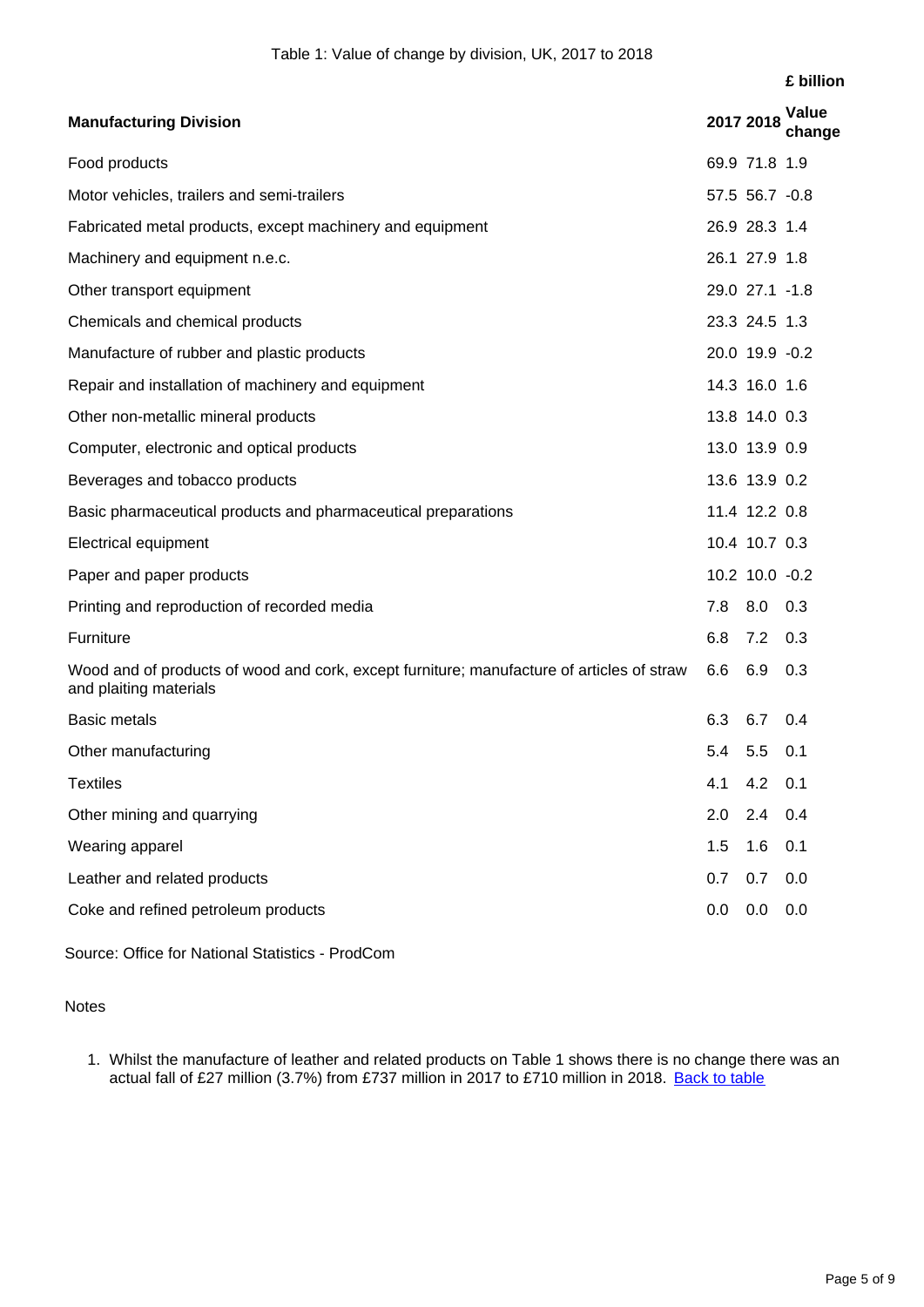#### **Figure 2: Motor vehicles, trailers and semi-trailers declines 1.3%, the first drop since 2009**

#### **Percentage change by division, UK 2017 to 2018**

### Figure 2: Motor vehicles, trailers and semi-trailers declines 1.3%, the first drop since 2009

Percentage change by division, UK 2017 to 2018



**Source: Office for National Statistics - ProdCom Survey**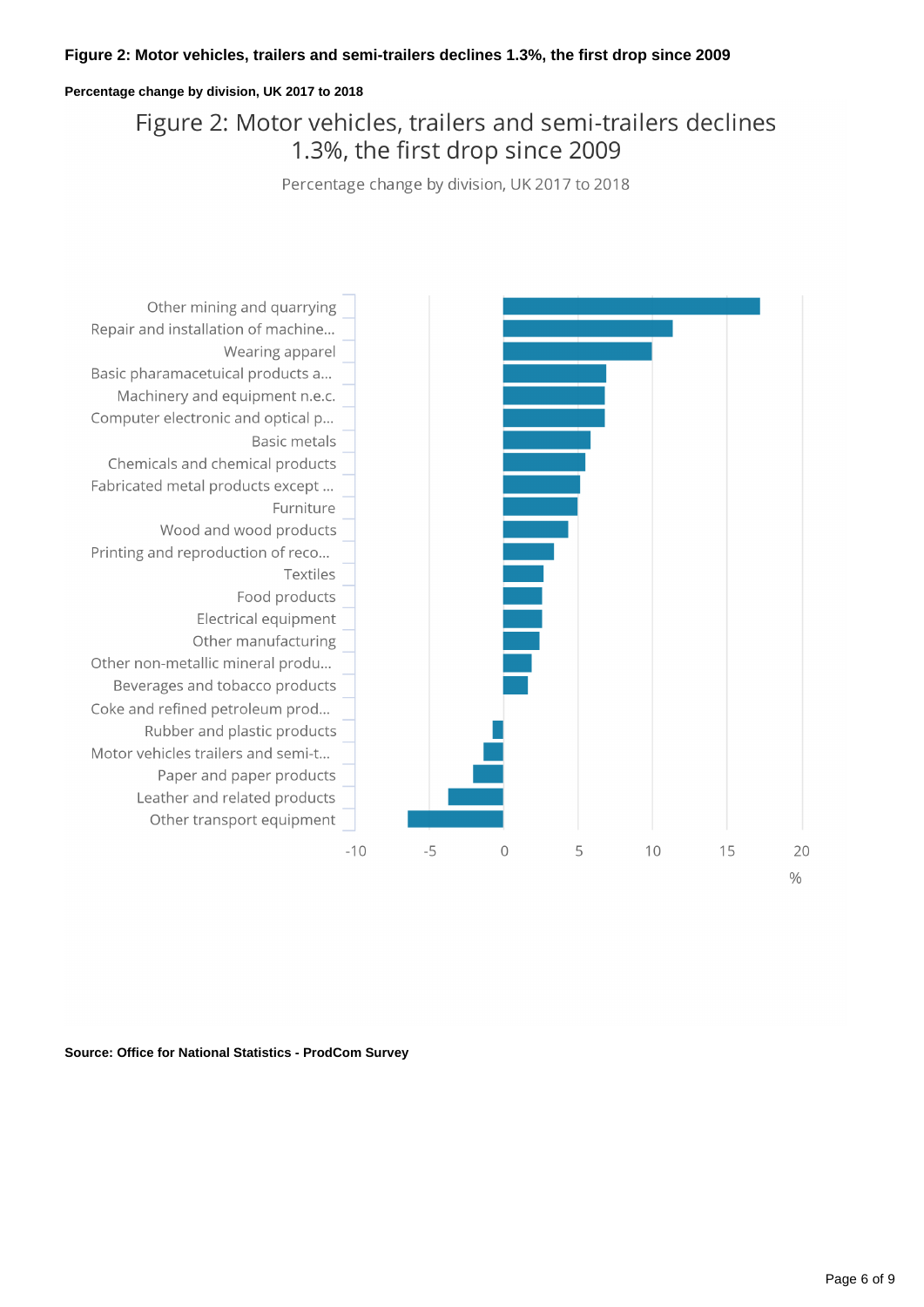## <span id="page-6-0"></span>**4 . Manufacturing of food products contributes to growth in 2018**

The largest value increase in sales in 2018 was reported by the manufacture of food products , where sales reached a record high of £71.8 billion (2.6%). Growth was seen in the majority of industries within the division, in particular, the manufacture of prepared feeds for farm animals, which increased by £413 million (9.7%) and the processing and preserving of poultry meat, which increased by £388 million (8.8%).

Growth was seen in manufacture of machinery and equipment (not elsewhere classified) of £1.8 billion (6.8%). Much of this growth can be attributed to sales of machinery for mining, quarrying and construction, which increased by £531 million (15.6%) with anecdotal evidence by respondents indicating that global demand had increased in 2018. In particular, there was a surge in sales of dumper trucks.

The repair and installation of machinery and equipment division saw an increase in sales of £1.6 billion (11.4%) with notable growth in the installation of engines and turbines, from £112 million to £490 million (336.0%). This growth was also seen by the repair and maintenance of engines and turbines, which increased from £520 million to £654 million (25.8%).

The manufacture of fabricated metal products, and chemicals and chemical products both reported growth in sales over £1.0 billion in 2018, at £1.4 billion (5.2%) and £1.3 billion (5.5%) respectively.

While the majority of divisions saw growth in sales between 2017 and 2018, five showed declining sales. The large drop in sales within the manufacture of other transport equipment, a fall of £1.8 billion (6.4%), was attributed to the ending of contracts by manufacturers of air and spacecraft as well as global company restructures within the industry.

Motor vehicles with a diesel engine between 1,500 cubic centimetres (cc) and 2,500cc dropped to become the third-ranked product of 2018, with sales of £6.4 billion, a decrease of £3.3 billion (34.0%). As has been widely reported, falling demand for diesel vehicles has had a large effect on sales within the manufacture of motor vehicles, trailers and semi-trailers division. However, evidence from respondents indicates that resources are now being moved away from both petrol and diesel toward hybridisation and electrification.

## <span id="page-6-1"></span>**5 . What were the top 10 product sales in the UK in 2018?**

Motor vehicles with a petrol engine over 1,500 cubic centimetres (cc) remain the product produced in the UK with the largest sales, at £22.7 billion in 2018. Sales increased since 2017 by £1.4 billion (6.5%). Sales of parts for all types of aircraft for civil use declined in 2018 by £909 million (9.2%), however, they remained the second-ranked product with sales of £9.0 billion.

Elsewhere within the top 10, repair and maintenance of civil aircraft increased by £742 million (17.1%) to £5.1 billion while sales from the manufacture of medicaments for therapeutic or prophylactic uses reached £6.4 billion, an increase of £498 million (8.4%) since 2017 (Figure 3).

Outside the top 10, there was significant growth within the manufacture of wooden kitchen furniture, increasing by 20.3% to £1.8 billion, as well as an £128 million (11.5%) increase in sales of wooden prefabricated buildings such as sheds, holiday homes and mobile homes.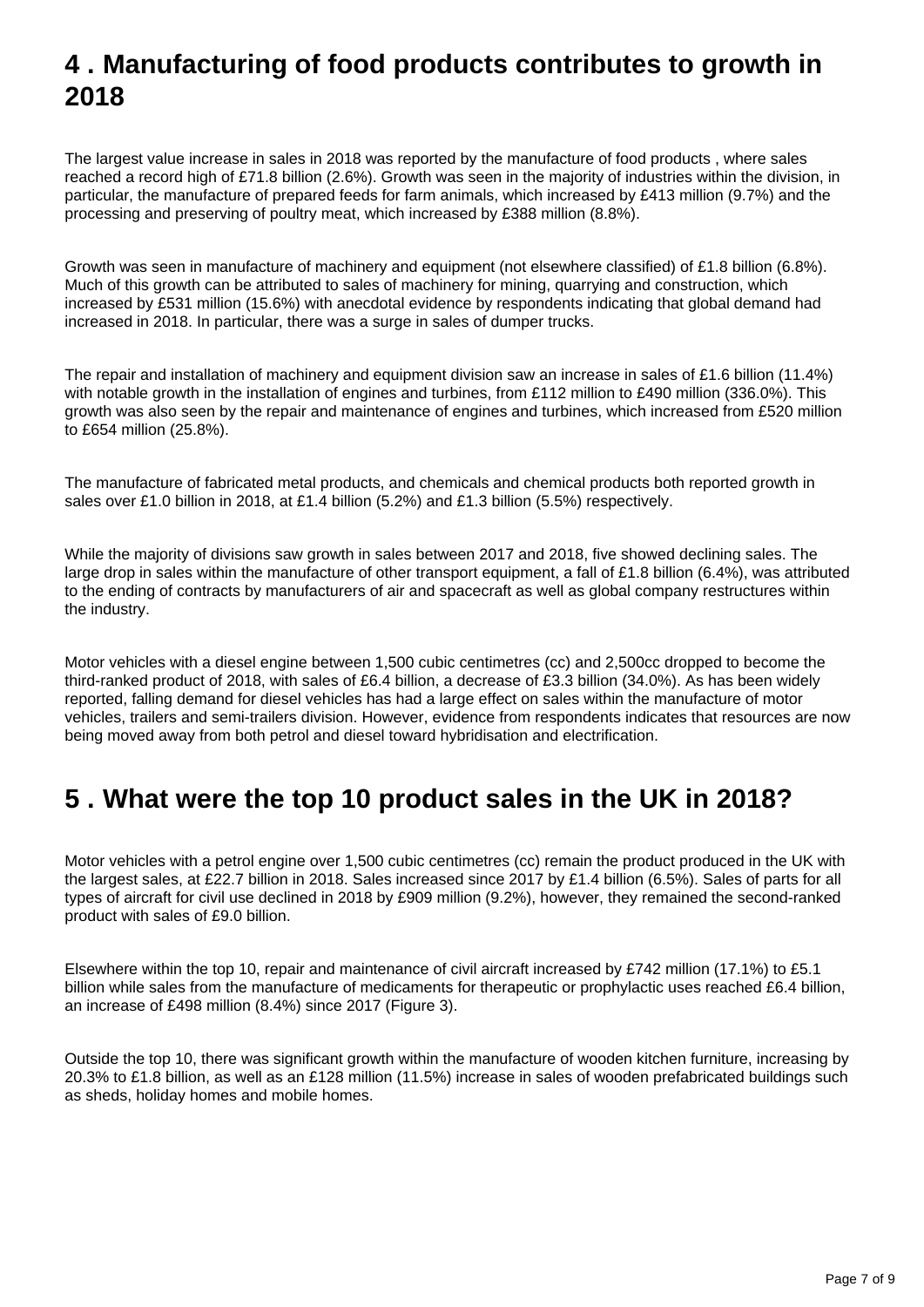## <span id="page-7-0"></span>**6 . Links to related statistics**

[Previous ProdCom publications](https://www.ons.gov.uk/businessindustryandtrade/manufacturingandproductionindustry/bulletins/ukmanufacturerssalesbyproductprodcom/previousReleases) provided a data time series for 2008 onwards in Excel datasets. Other data sources with information on manufacturing activity (including several listed in the UK government's Manufacturing [Metrics Review](https://www.gov.uk/government/publications/manufacturing-metrics-review)) are as follows:

- [Annual Business Survey](https://www.ons.gov.uk/businessindustryandtrade/business/businessservices/bulletins/uknonfinancialbusinesseconomy/2017provisionalresults)
- [UK trade](https://www.ons.gov.uk/economy/nationalaccounts/balanceofpayments/bulletins/uktrade/previousReleases)
- [Index of Production](https://www.ons.gov.uk/economy/nationalaccounts/balanceofpayments/bulletins/uktrade/previousReleases)
- [Supply use tables](https://www.ons.gov.uk/economy/nationalaccounts/supplyandusetables/datasets/inputoutputsupplyandusetables)
- [Production and services turnover \(TOPSI\)](https://www.ons.gov.uk/businessindustryandtrade/manufacturingandproductionindustry/datasets/topsiproductionandservicesturnover)

## <span id="page-7-1"></span>**7 . Quality and methodology**

ProdCom estimates are based on a sample of businesses surveyed annually. Data are collected via a paper questionnaire from a sample of approximately 21,500 businesses, covering 240 subsectors of the mining, quarrying and manufacturing industry sectors and approximately 3,800 products.

Detailed quality and methodology information is available from the following sources:

- ProdCom quality indicators pack
- ProdCom technical report
- ProdCom Quality and Methodology Information report

All of these publications can be obtained from the related downloads section of the [ProdCom background](https://www.ons.gov.uk/businessindustryandtrade/manufacturingandproductionindustry/methodologies/ukmanufacturerssalesbyproductprodcom)  [information](https://www.ons.gov.uk/businessindustryandtrade/manufacturingandproductionindustry/methodologies/ukmanufacturerssalesbyproductprodcom) page.

The ProdCom Quality and Methodology Information report contains important information on:

- the strengths and limitations of the data and how it compares with related data
- users and users of the data
- how the output was created
- the quality of the output including the accuracy of the data

The report has been recently updated.

The ProdCom technical report describes the methodology and processes used to produce ProdCom estimates. This includes information on sampling procedures, data collection and converting respondent data into published estimates. It complements the ProdCom user guide, which explains the variables and provides guidance on correct data usage, including how to open the data tables.